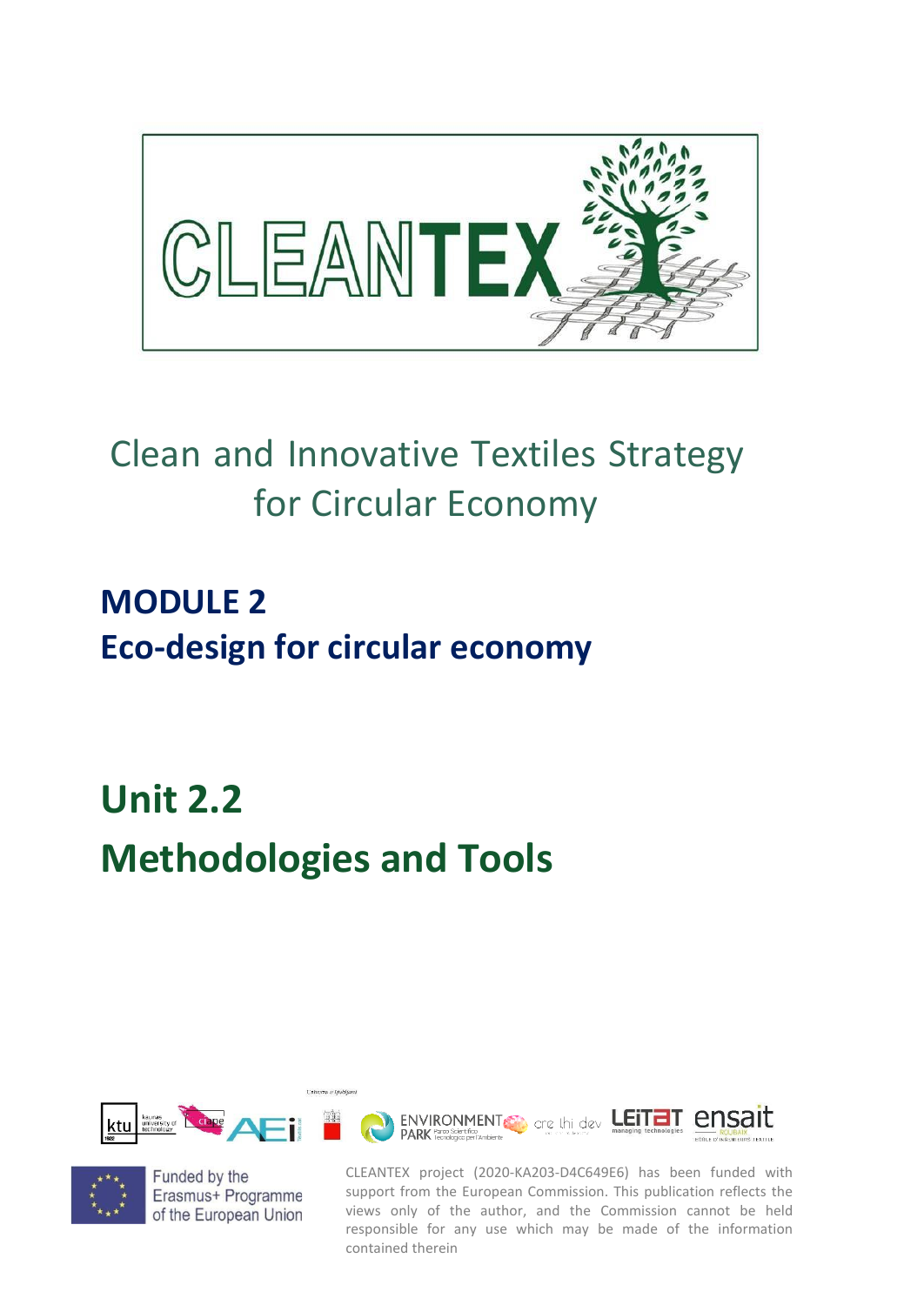In this lesson you will find the methodologies and tools that can be useful in the field of Eco-design and for the circular economy methodology.

To understand the circular economy, first is strictly necessary to understand what kind of economy is the current one and the one that predominates in the market. An economy based on 'take-make-dispose' is called as linear economy. The approach of linear economy involves the process of collection of raw material for transformation into finished goods and distribution to the customer until they are accumulated as waste. Volume of products manufactured is very high in this economy. The economic model established in most parts of the world is the linear. The traditional supply chain framework is also considered as an approach based on the linear flow of materials and fails to include both environmental aspects and management of the end-of-life phase of products. Linear economy is a simple one-directional system:

- **Produce**
- Consume
- Throw away

Linear economy causes an excessive generation of waste, pollutants and excesses that can have very important consequences for our environment. We are already experiencing these effects and the consequences may alter the future of future generations $^1$ .

Regarding textile sector, this sector has one of the highest environmental impacts globally, mainly due to its high carbon and water footprint.

The transition to the Circular Economy (CE) is important in order to be environmentally friendly, therefore the aim of Circular Economy is to break with the rigid and straightforward concept of the linear economy to start applying this circular model, which aims to turn waste into new resources, among other milestones. CE is a new paradigm shift where the future of work goes hand in hand. Thus, CE is a new system that allows to design, make, and use things respectfully within the planetary boundaries. CE is based on three principles:

- **Eliminate**
- **Circulate**
- **Regenerate**

At this point, circular economy gives us the tools to tackle climate change and biodiversity loss together, while addressing important social needs. The following phases close the loop of  $CE^2$ :

- Design out waste & pollution: The first principle of the circular economy is to eliminate waste and pollution. Currently, our economy works in a take-make-waste system. We take raw materials from the Earth, we make products from them, and eventually we throw them away as waste. Much of this waste ends up in landfills or incinerators and is lost. This system cannot work in the long term because the resources on our planet are finite.
- Maximise the lifespan of products and materials: The second principle of the circular economy is to circulate products and materials at their highest value. This means keeping materials in use, either as a product or, when that can no longer be used, as components or raw materials. This way, nothing becomes waste and the intrinsic value of products and materials are retained.
- Regenerate Natural Systems: The third principle of the circular economy is to regenerate nature. By moving from a take-make-waste linear economy to a circular economy, we support natural processes and leave more room for nature to thrive. A circular economy avoids the use of non-renewable resources and preserves or enhances renewable ones, for instance by returning valuable nutrients to the soil to support regeneration or using renewable energy as opposed to relying on fossil fuels.

#### The cycle of Circular Economy, Step by step is the following:

- Restorative and regenerative by design.
- Keep products, components and materials at their maximum utility for as long as possible.
- Continuous cycle that preserves and improves natural capital.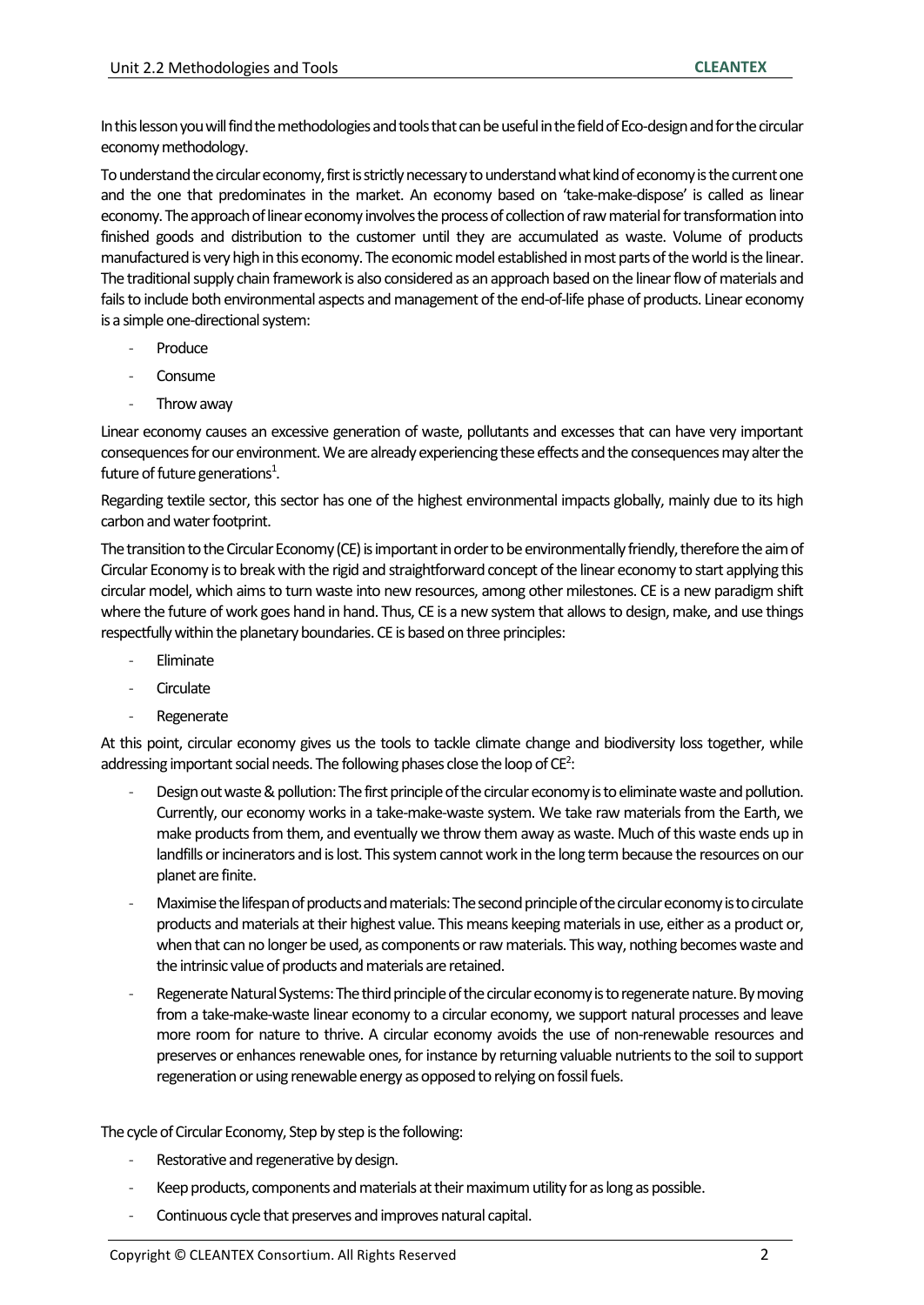- Minimise systemic risks by managing finite reserves and renewable flows.
- Optimises the use of resources.
- And it is important to remark that CE works effectively on any point in the value chain.

To apply CE is required to change the business model perspective, rethink the model to become sustainable in all ways possible. Thus, Re-Thinking Progress' explores how through a change in perspective we can re-design the way our economy works -designing products that can be 'made to be made again' and powering the system with renewable energy. It questions whether with creativity and innovation we can build a restorative economy<sup>3</sup>.

it is essential to know the methodology to be able to improve the value chain, it is also needed to communicate the best practices to create a background, others will apply the same good environmental practices or even improve them. Therefore, to know the value chain and their environmental impacts Life Cycle Assessment (LCA) methodology can be a good option, it is a Standardized methodology for quantifying the environmental impact of products, processes and services.

To share and communicate, eco-labelling schemes is a useful way because it is an Environmental communication strategy, and voluntary tools to inform customers and consumers.

A valuable tool is the LCA methodology. LCA is based on the ISO standard framework for LCA: 14040 and ISO 14044, as well the recommendations of the International Life Cycle Data System (ILCD) Handbook.

Four interrelated stages are followed to apply LCA methodology<sup>4</sup>:

- Phase I, Goal & Scope: Is the phase where the system, system boundaries and functional unit (reference unit) and objectives are defined.
- Phase II, Life Cycle Inventory: The phase where the data is collected to quantify the relevant inputs (e.g. material inputs) and outputs (e.g. air emissions) that system considered.
- Phase III, Life Cycle Impact Assessment (LCIA): Where the inventory is connected with specific environmental impact categories and indicators.
- Phase IV, Interpretation: This phase goes hand in hand with the other 3 phases, is the compilation of findings from LCI and LCIA, Interpretation phase provide the conclusions and recommendations.

This methodology studies the entire value chain, from inputs to outputs:

- Inputs: These are the consumptions necessary for our product to succeed, materials, water, energy, necessary materials, etc.
- Outputs: Product, services and the emissions and wastes to the environment.

Establishing the boundary limits the scope of the project and thus the time and effort needed to collect information on the inputs and outputs.

Therefore, to obtain a product or services we need to get:

- Procurement of raw materials
- Carrying out the processing to obtain the product or service.
- Transporting the product or things to do the service correctly.
- Time of use of the product or service.
- End of life of the product.

Some wastes have different ways of returning to the value chain such as recycling (back to raw material), remanufacturing or reuse. If this is not possible, waste will go to incineration or landfill.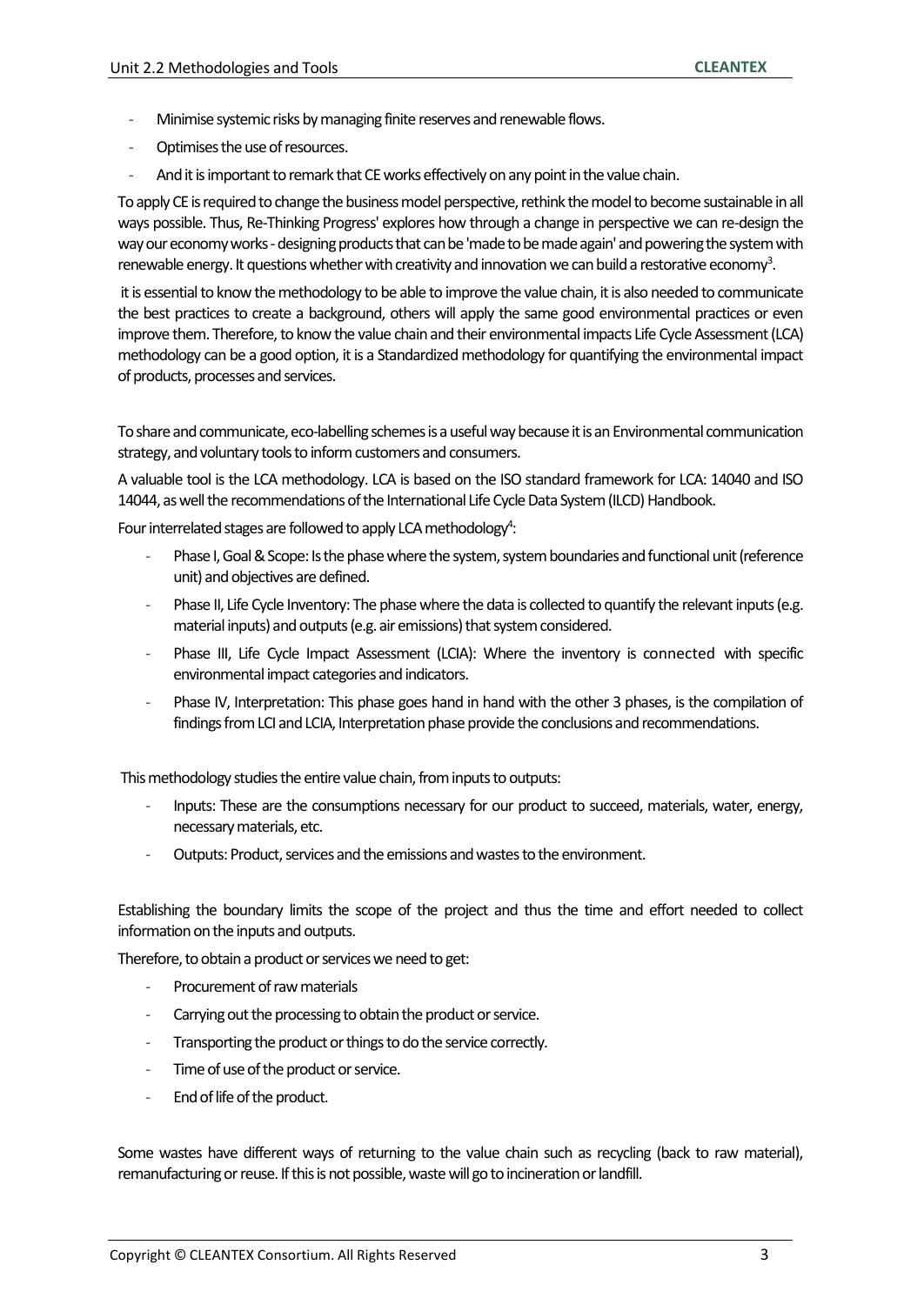Regarding scope of the project there are different options:

- Gate-to-gate the LCA focuses only at one value-added process in the entire production chain. Gate-togate modules may also later be linked in their appropriate production chain to form a complete cradleto-gate evaluation.
- Cradle-to-gate is an assessment of a product life cycle from resource extraction (cradle) to the factory gate (i.e., before it is transported to the consumer). The use phase and disposal phase of the product are omitted in this case.
- Cradle to grave covers the range from extraction of raw materials from the earth to manufacturing, product use and recycling/disposal at the end.
- Cradle-to-cradle in this case the scope closed the loop production. It is a specific kind of LCA assessment, where the end-of-life disposal step for the product is a recycling, reusing or remanufacturing process. It is a method used to minimize the environmental impact of products by employing sustainable production, operation, and disposal practices and aims to incorporate social responsibility into product development.

The Functional Unit is fundamental to define precisely what is being studied, quantifies the service delivered by the system, provides a reference to which the inputs and outputs can be related, and provides a basis for comparing/analysing alternative goods or services<sup>4</sup>.

Concerning circularity methodology, is relevant to highlight the Material Circularity Indicator (MCI)<sup>5</sup>. This tool allows companies to identify additional, circular value from their products and materials, and mitigate risks from material price volatility and material supply.

MCI measures how restorative the material flows of a product, which can be aggregated up to product portfolio, and even further up to company level. Complementary indicators allow additional impacts and risks to be taken into account. The indicators may be used by product designers, as well as for internal reporting, procurement decisions, and the evaluation or rating of companies.

Thus, six principles are the basis of the restoration of material flows at product:

- i) Sourcing biological materials from sustained sources<sup>5</sup>
- ii) Using feedstock from reused or recycled sources
- iii) Keeping products in use longer (e.g., by reuse/redistribution/increase durability)
- iv) Reusing components or recycling materials after the use of the product
- v) Making more intensive use of products (e.g. via service, sharing or performance models)
- vi) Ensuring biological materials remain uncontaminated and biologically accessible

To finish with the unit Methodologies & Tools of the module 2, it is expected to highlight the importance of the different types of ecolabeling systems

Basically, an ecolabel is a label which identifies overall environmental preference of a product (e.g. good or service) within a product category based on life cycle considerations. In contrast to a self-styled environmental symbol or claim statement developed by a manufacturer or service provider, an ecolabel is awarded by an impartial third party to products that meet established environmental leadership criteria.

Ecolabelling allows the identification of products or services that have proven to be environmentally preferable within a specific category and specifically refers to the provision of information to consumers on the relative environmental quality of a product<sup>7</sup>. There are many different environmental performance labels and declarations being used or contemplated around the world.

Regarding ecolabel types<sup>7</sup>:

Type I: It is a voluntary, multiple criteria based, third party program that awards a license which authorises the use of environmental labels on products indicating overall environmental preferability of a product within a product category based on life cycle considerations. Some of this Ecolabels are EU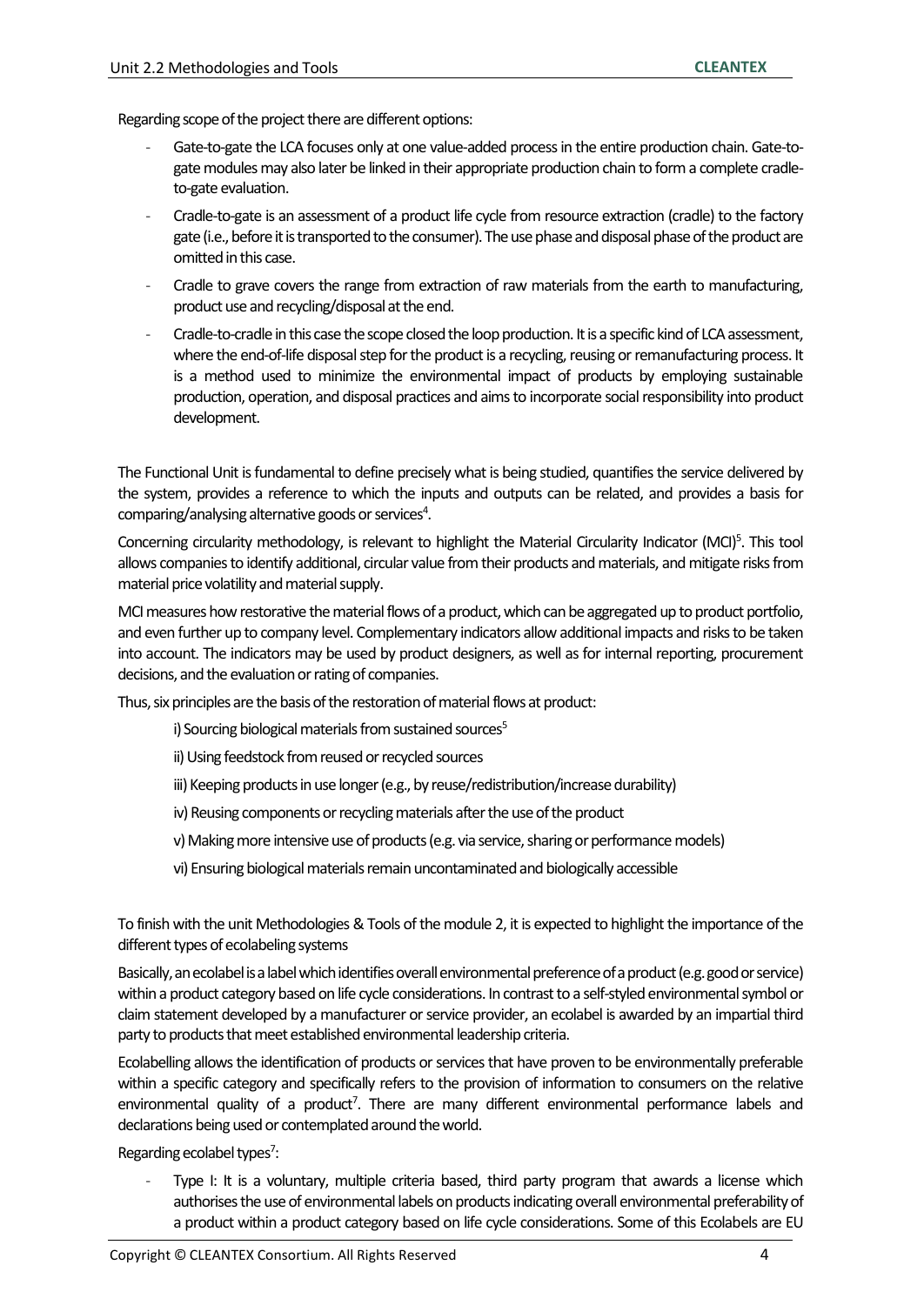Ecolabel, Blue Angel, Nordic Swan or DGQA, this type of ecolabel is based on the ISO standard framework for LCA: 14024 ISO.

- Type II: It is an informative environmental self-declaration claim. This type of ecolabel is based on the ISO standard framework for LCA: 14021 ISO.
- Type III: It is voluntary programs that provide quantified environmental data of a product, under pre-set categories of parameters set by a qualified third party and based on life cycle assessment and verified by that or another qualified third party. This type of ecolabel is based on the ISO standard framework for LCA: 14025 ISO.

\* Examples of the LCA and CE can be found in the MOOC presentation and the related recording of this module nº2: Eco-design for circular economy.